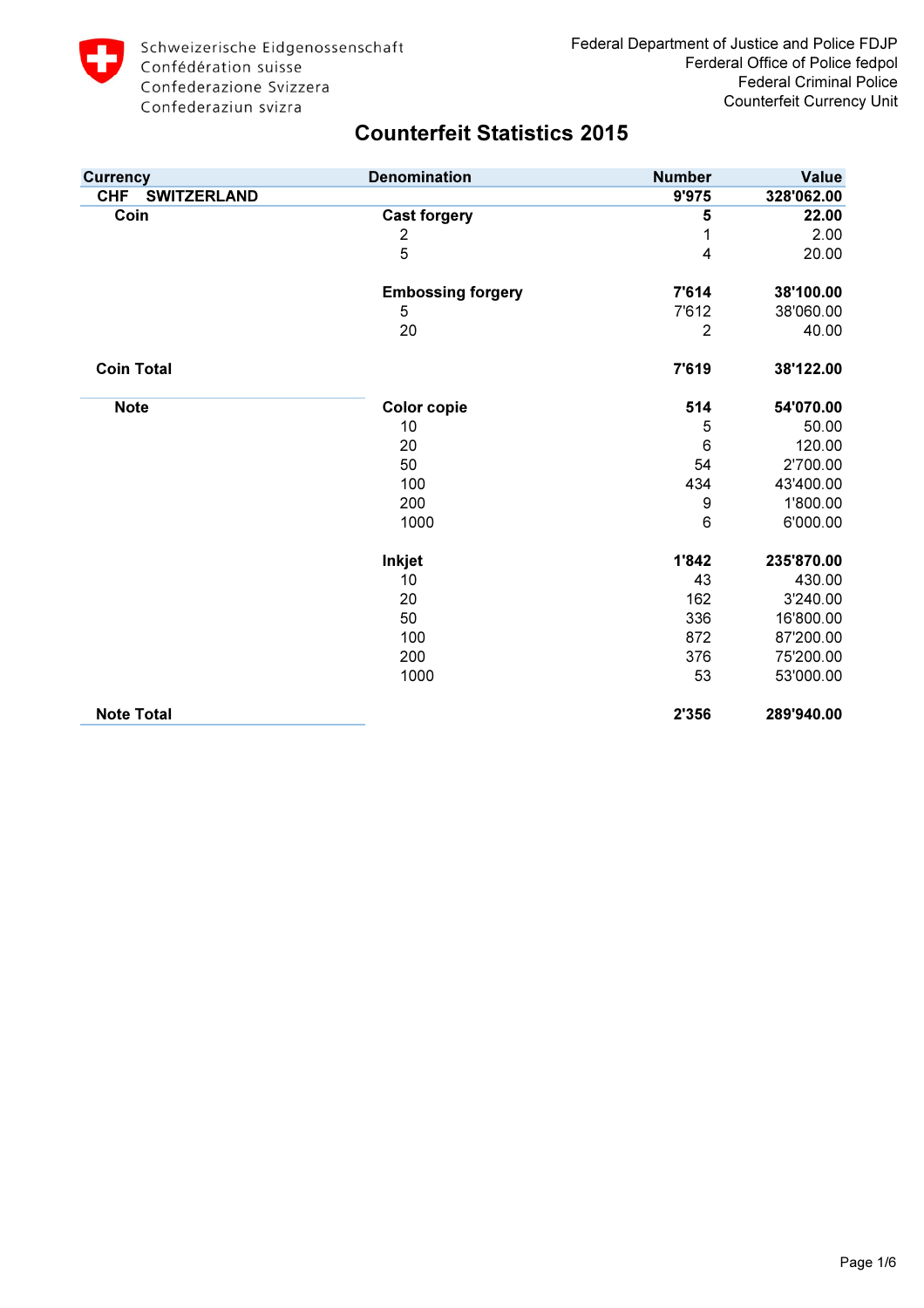| <b>Currency</b>                | <b>Denomination</b> | <b>Number</b>           | <b>Value</b> |
|--------------------------------|---------------------|-------------------------|--------------|
| ARS ARGENTINA                  |                     | 3                       | 300.00       |
| <b>Note</b>                    | Inkjet              | $\overline{\mathbf{3}}$ | 300.00       |
|                                | 100                 | 3                       | 300.00       |
| <b>Note Total</b>              |                     | $\mathbf 3$             | 300.00       |
| <b>AUD</b><br><b>AUSTRALIA</b> |                     | 1                       | 50.00        |
| <b>Note</b>                    | Inkjet              | 1                       | 50.00        |
|                                | 50                  | 1                       | 50.00        |
| <b>Note Total</b>              |                     | 1                       | 50.00        |
| <b>BHD</b><br><b>BAHRAIN</b>   |                     | $\bf 6$                 | 120.00       |
| <b>Note</b>                    | <b>Offset</b>       | $\bf 6$                 | 120.00       |
|                                | 20                  | 6                       | 120.00       |
| <b>Note Total</b>              |                     | 6                       | 120.00       |
| <b>CANADA</b><br><b>CAD</b>    |                     | $\boldsymbol{9}$        | 550.00       |
| <b>Note</b>                    | <b>Color copie</b>  | $\overline{\mathbf{1}}$ | 20.00        |
|                                | 20                  | 1                       | 20.00        |
|                                | <b>Inkjet</b>       | 8                       | 530.00       |
|                                | 10                  | 1                       | 10.00        |
|                                | 20                  | 1                       | 20.00        |
|                                | 50                  | $\overline{2}$          | 100.00       |
|                                | 100                 | 4                       | 400.00       |
| <b>Note Total</b>              |                     | 9                       | 550.00       |
| <b>CHINA</b><br><b>CNY</b>     |                     | 56                      | 5'470.00     |
| <b>Note</b>                    | <b>Offset</b>       | 44                      | 4'320.00     |
|                                | 20                  | 1                       | 20.00        |
|                                | 100                 | 43                      | 4'300.00     |
|                                | Inkjet              | 12                      | 1'150.00     |
|                                | 50                  | 1                       | 50.00        |
|                                | 100                 | 11                      | 1'100.00     |
| <b>Note Total</b>              |                     | 56                      | 5'470.00     |
| <b>DEM</b><br><b>GERMANY</b>   |                     | 1                       | 100.00       |
| <b>Note</b>                    | <b>Offset</b>       | $\overline{1}$          | 100.00       |
|                                | 100                 | 1                       | 100.00       |
| <b>Note Total</b>              |                     | 1                       | 100.00       |
| <b>EGP</b><br><b>EGYPT</b>     |                     | 1                       | 100.00       |
| <b>Note</b>                    | <b>Inkjet</b>       | 1                       | 100.00       |
|                                | 100                 | 1                       | 100.00       |
| <b>Note Total</b>              |                     | 1                       | 100.00       |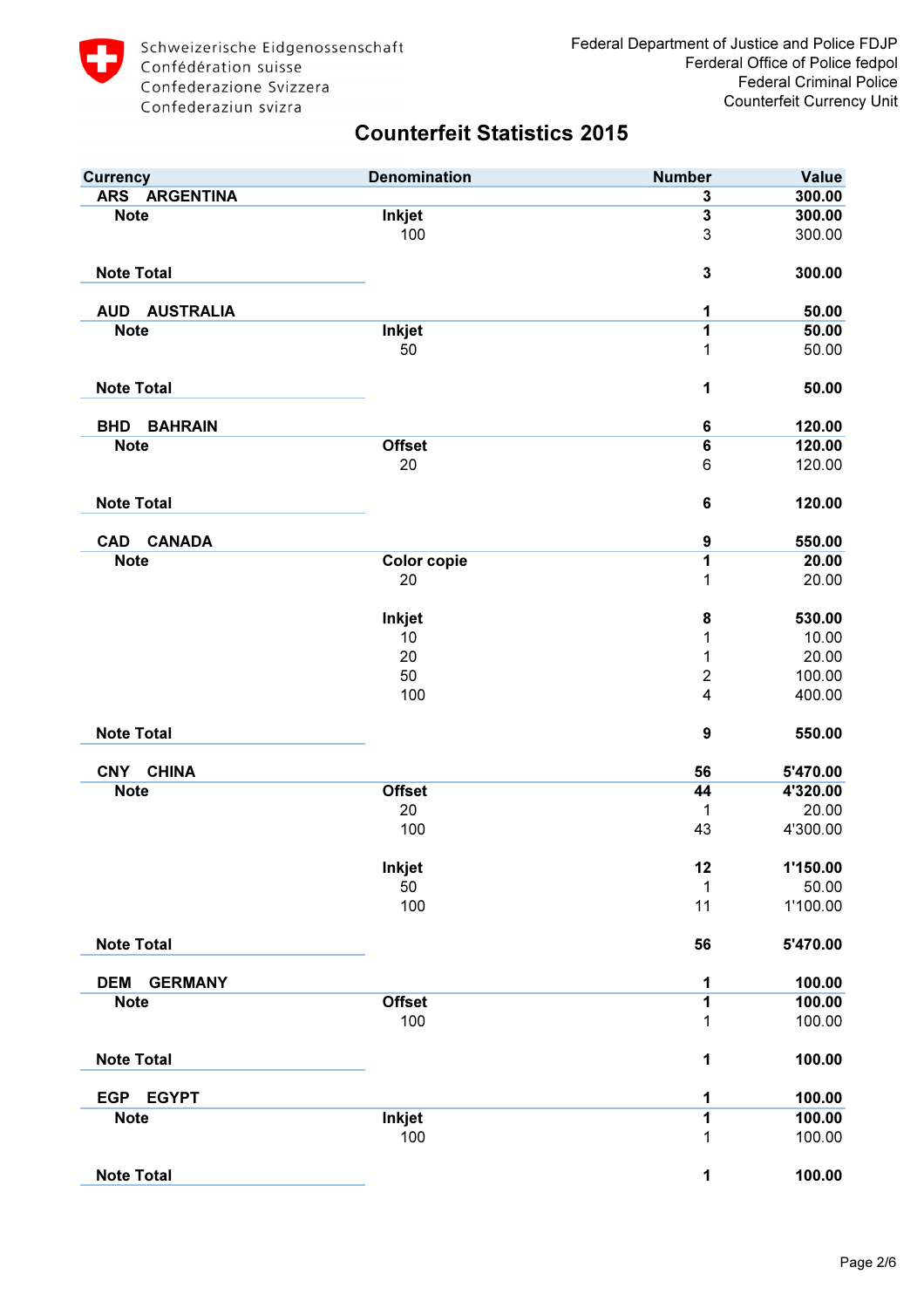

| <b>Currency</b>                    | <b>Denomination</b>      | <b>Number</b>             | <b>Value</b> |
|------------------------------------|--------------------------|---------------------------|--------------|
| <b>EUR EUROPE</b>                  |                          | 6'627                     | 362'052.50   |
| Coin                               | <b>Embossing forgery</b> | 2                         | 2.50         |
|                                    | 1                        | 1                         | 0.50         |
|                                    | $\overline{c}$           | 1                         | 2.00         |
| <b>Coin Total</b>                  |                          | $\mathbf 2$               | 2.50         |
|                                    |                          |                           |              |
| <b>Note</b>                        | <b>Offset</b>            | 6'146                     | 330'185.00   |
|                                    | 5                        | 1                         | 5.00         |
|                                    | 10                       | 519                       | 5'190.00     |
|                                    | 20                       | 1'162                     | 23'240.00    |
|                                    | 50                       | 3'495                     | 174'750.00   |
|                                    | 100                      | 752                       | 75'200.00    |
|                                    | 200                      | 189                       | 37'800.00    |
|                                    | 500                      | 28                        | 14'000.00    |
|                                    | <b>Color copie</b>       | 30                        | 2'035.00     |
|                                    | 5                        | $\ensuremath{\mathsf{3}}$ | 15.00        |
|                                    | 10                       | $\mathsf 3$               | 30.00        |
|                                    | 20                       | $\overline{2}$            | 40.00        |
|                                    | 50                       | $\boldsymbol{9}$          | 450.00       |
|                                    |                          |                           |              |
|                                    | 100                      | 11                        | 1'100.00     |
|                                    | 200                      | $\overline{2}$            | 400.00       |
|                                    | Inkjet                   | 449                       | 29'830.00    |
|                                    | 5                        | 64                        | 320.00       |
|                                    | 10                       | 41                        | 410.00       |
|                                    | 20                       | 20                        | 400.00       |
|                                    | 50                       | 276                       | 13'800.00    |
|                                    | 100                      | 19                        | 1'900.00     |
|                                    | 200                      | 5                         | 1'000.00     |
|                                    | 500                      | 24                        | 12'000.00    |
| <b>Note Total</b>                  |                          | 6'625                     | 362'050.00   |
|                                    |                          |                           |              |
| <b>GBP</b><br><b>UNITED KINDOM</b> |                          | 70                        | 1'355.00     |
| <b>Note</b>                        | <b>Offset</b>            | 40                        | 725.00       |
|                                    | 5                        | 1                         | 5.00         |
|                                    | 10                       | $\boldsymbol{9}$          | 90.00        |
|                                    | 20                       | 29                        | 580.00       |
|                                    | 50                       | 1                         | 50.00        |
|                                    | <b>Color copie</b>       | 1                         | 10.00        |
|                                    | 10                       | 1                         | 10.00        |
|                                    | Inkjet                   | 29                        | 620.00       |
|                                    | 10                       | $\overline{2}$            | 20.00        |
|                                    | 20                       | 25                        | 500.00       |
|                                    | 50                       | $\overline{2}$            | 100.00       |
| <b>Note Total</b>                  |                          | 70                        | 1'355.00     |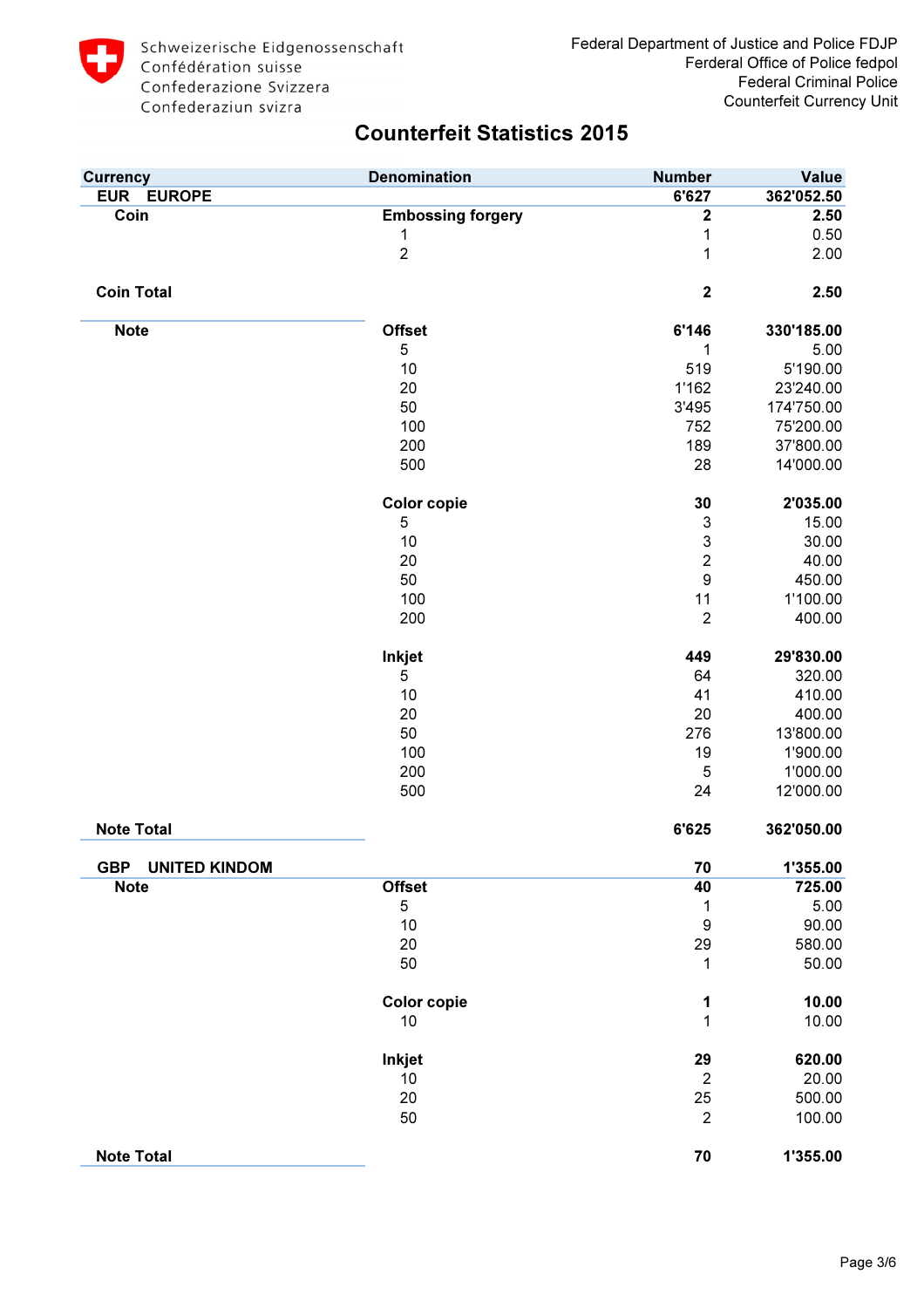

| <b>Currency</b>                | <b>Denomination</b> | <b>Number</b>           | <b>Value</b> |
|--------------------------------|---------------------|-------------------------|--------------|
| <b>INDONESIA</b><br><b>IDR</b> |                     | $\overline{\mathbf{2}}$ | 200'000.00   |
| <b>Note</b>                    | <b>Offset</b>       | 1                       | 100'000.00   |
|                                | 100000              | 1                       | 100'000.00   |
|                                | <b>Color copie</b>  | 1                       | 100'000.00   |
|                                | 100000              | 1                       | 100'000.00   |
| <b>Note Total</b>              |                     | $\mathbf 2$             | 200'000.00   |
| <b>INDIA</b><br><b>INR</b>     |                     | 342                     | 338'600.00   |
| <b>Note</b>                    | <b>Offset</b>       | 341                     | 338'500.00   |
|                                | 500                 | 5                       | 2'500.00     |
|                                | 1000                | 336                     | 336'000.00   |
|                                | Inkjet              | 1                       | 100.00       |
|                                | 100                 | 1                       | 100.00       |
| <b>Note Total</b>              |                     | 342                     | 338'600.00   |
| <b>JORDAN</b><br><b>JOD</b>    |                     | $\bf 6$                 | 120.00       |
| <b>Note</b>                    | <b>Offset</b>       | $6\overline{6}$         | 120.00       |
|                                | 20                  | 6                       | 120.00       |
| <b>Note Total</b>              |                     | 6                       | 120.00       |
| <b>MEXICO</b><br><b>MXN</b>    |                     | 1                       | 500.00       |
| <b>Note</b>                    | Inkjet              | 1                       | 500.00       |
|                                | 500                 | 1                       | 500.00       |
| <b>Note Total</b>              |                     | 1                       | 500.00       |
| <b>NIGERIA</b><br><b>NGN</b>   |                     | 1                       | 1'000.00     |
| <b>Note</b>                    | <b>Offset</b>       | 1                       | 1'000.00     |
|                                | 1000                | 1                       | 1'000.00     |
| <b>Note Total</b>              |                     | 1                       | 1'000.00     |
| <b>NOK</b><br><b>NORWAY</b>    |                     | 1                       | 1'000.00     |
| <b>Note</b>                    | <b>Inkjet</b>       | 1                       | 1'000.00     |
|                                | 1000                | 1                       | 1'000.00     |
| <b>Note Total</b>              |                     | 1                       | 1'000.00     |
| <b>POLAND</b><br><b>PLN</b>    |                     | 6                       | 600.00       |
| <b>Note</b>                    | <b>Inkjet</b>       | $6\overline{6}$         | 600.00       |
|                                | 100                 | 6                       | 600.00       |
| <b>Note Total</b>              |                     | $\bf 6$                 | 600.00       |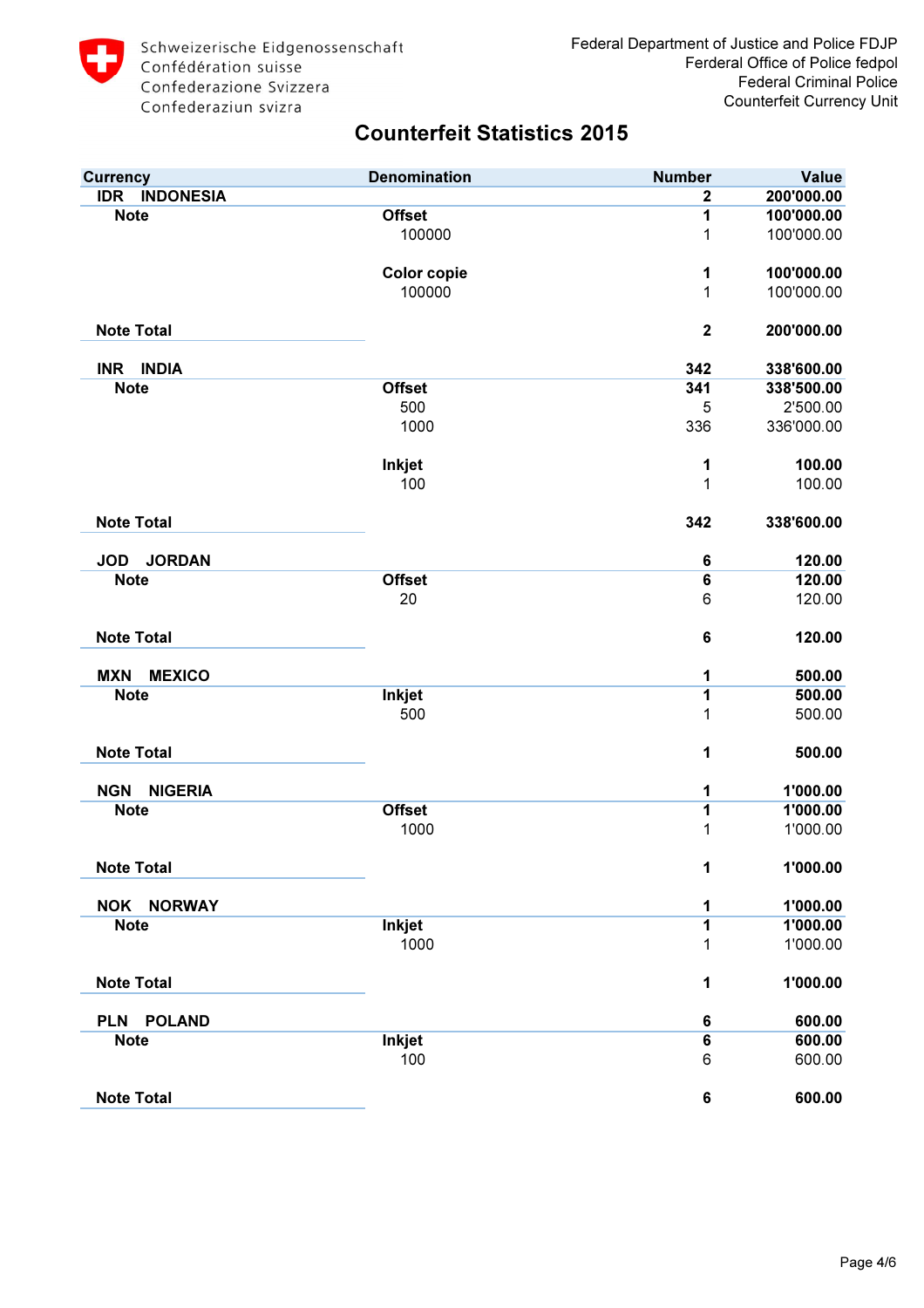| <b>Currency</b>                             | <b>Denomination</b> | <b>Number</b>             | <b>Value</b> |
|---------------------------------------------|---------------------|---------------------------|--------------|
| <b>RUR</b><br><b>RUSSIAN FEDERATION</b>     |                     | 5                         | 110'200.00   |
| <b>Note</b>                                 | <b>Color copie</b>  | $\overline{\mathbf{5}}$   | 110'200.00   |
|                                             | 100                 | $\overline{2}$            | 200.00       |
|                                             | 5000                | $\overline{2}$            | 10'000.00    |
|                                             | 100000              | $\mathbf{1}$              | 100'000.00   |
| <b>Note Total</b>                           |                     | 5                         | 110'200.00   |
| <b>SAR SAUDI ARABIA</b>                     |                     | 1                         | 500.00       |
| <b>Note</b>                                 | <b>Inkjet</b>       | 1                         | 500.00       |
|                                             | 500                 | 1                         | 500.00       |
| <b>Note Total</b>                           |                     | 1                         | 500.00       |
| <b>TURKEY</b><br><b>TRY</b>                 |                     | 291                       | 33'620.00    |
| <b>Note</b>                                 | <b>Offset</b>       | $\mathbf 2$               | 70.00        |
|                                             | 20                  | 1                         | 20.00        |
|                                             | 50                  | 1                         | 50.00        |
|                                             | <b>Color copie</b>  | 282                       | 32'900.00    |
|                                             | 50                  | 100                       | 5'000.00     |
|                                             | 100                 | 85                        | 8'500.00     |
|                                             | 200                 | 97                        | 19'400.00    |
|                                             | Inkjet              | $\overline{\mathbf{7}}$   | 650.00       |
|                                             | 50                  | 1                         | 50.00        |
|                                             | 100                 | 6                         | 600.00       |
| <b>Note Total</b>                           |                     | 291                       | 33'620.00    |
| USD USA                                     |                     | 1'563                     | 145'820.00   |
| <b>Note</b>                                 | <b>Offset</b>       | 1'341                     | 128'440.00   |
|                                             | 20                  | 7                         | 140.00       |
|                                             | 50                  | 102                       | 5'100.00     |
|                                             | 100                 | 1'232                     | 123'200.00   |
|                                             | Inkjet              | 222                       | 17'380.00    |
|                                             | 1                   | 25                        | 25.00        |
|                                             | 5                   | $\ensuremath{\mathsf{3}}$ | 15.00        |
|                                             | 10                  | $\overline{7}$            | 70.00        |
|                                             | 20                  | 6                         | 120.00       |
|                                             | 50                  | 19                        | 950.00       |
|                                             | 100                 | 162                       | 16'200.00    |
| <b>Note Total</b>                           |                     | 1'563                     | 145'820.00   |
| <b>CENTRAL AFRICAN (REP.)</b><br><b>XAF</b> |                     | 4                         | 40'000.00    |
| <b>Note</b>                                 | Inkjet              | $\overline{\mathbf{4}}$   | 40'000.00    |
|                                             | 10000               | 4                         | 40'000.00    |
| <b>Note Total</b>                           |                     | 4                         | 40'000.00    |